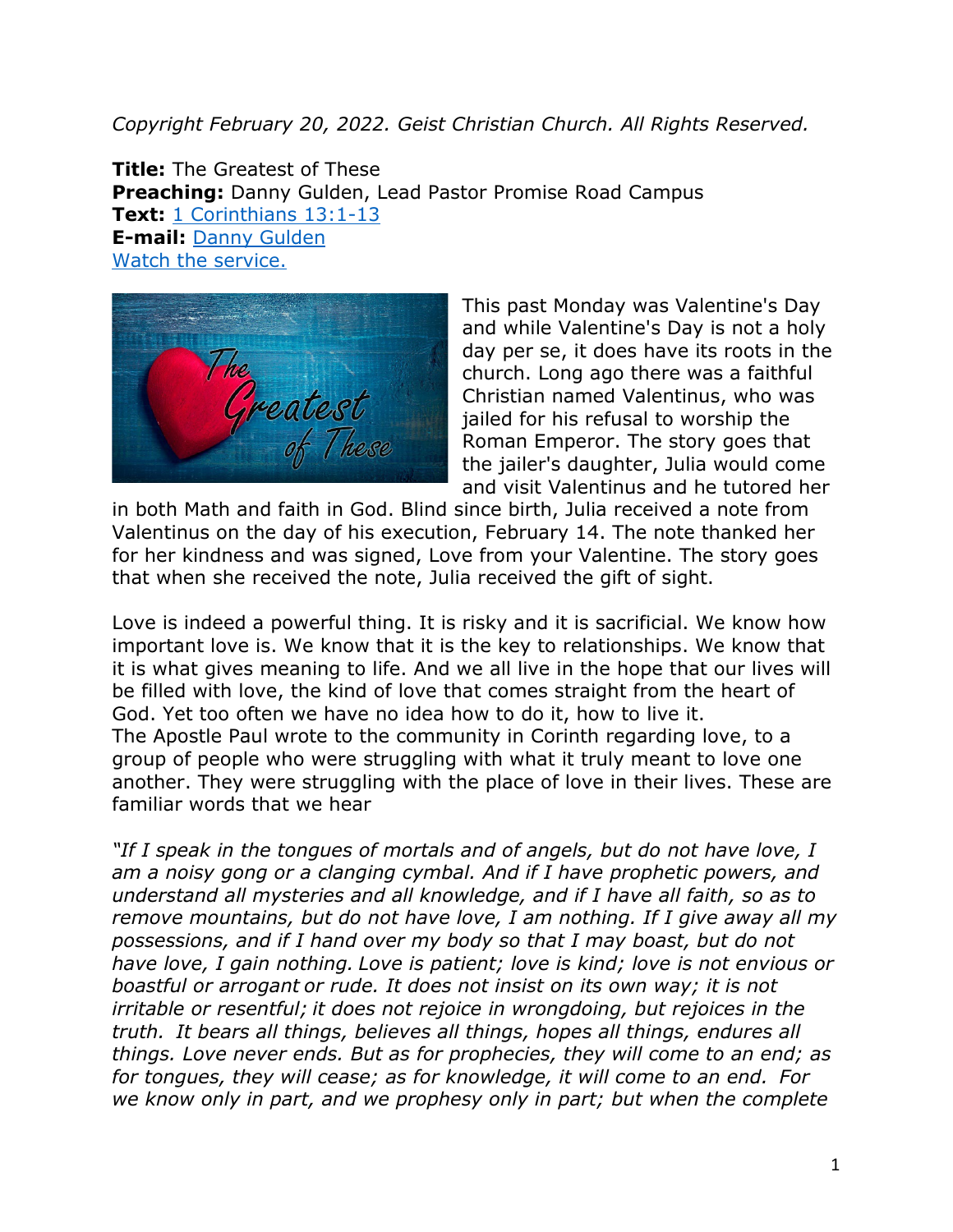*comes, the partial will come to an end. When I was a child, I spoke like a child, I thought like a child, I reasoned like a child; when I became an adult, I put an end to childish ways. For now we see in a mirror, dimly, but then we will see face to face. Now I know only in part; then I will know fully, even as I have been fully known. And now faith, hope, and love abide, these three; and the greatest of these is love."* 1 Corinthians 13:1-13 NRSV

For several years now, I can't hear these words without thinking of the movie Wedding Crashers starring Vince Vaughn and Owen Wilson Wedding Crashers. They play best friends who crash wedding parties as a lifestyle. They do so by developing elaborate cover stories to charm the crowd and become the life of the party.

In one of the early scenes, the two are at a wedding ceremony; and when the pastor announces that the bride's sister will now read scripture, Owen says to Vince, "Twenty dollars, First Corinthians." To which Vince replies, "Double or nothing, Colossians 3:12." The bride's sister takes the podium and begins, "And now a reading from Paul's first letter to the Corinthians

This section is such a beautiful piece of poetry. And perhaps we have heard it so much that we are forgetting what it is saying to us. We miss the dynamic qualities of love that Paul recognizes here, reminders that love is patient, it is kind, it is not arrogant, it is not rude, it bears, and believes and hopes all things. These are not mere descriptions of love, but they are dynamic and real qualities of love. It is a beautiful vision of life together.

A group of children was asked about relationships between two people, a variety of questions

What do most people do on a date? Martin, age 10 said: "People just tell each other lies. This usually gets them interested enough to go on a second date."

How do people in love typically behave: Wendy, age 8- "When a person gets kissed for the first time, they fall down and don't get up for an hour." Wendy has very high expectations

What is a surefire way to make someone fall in love? Camille, age 9 said, "Shake your hips and hope for the best."

How do you make love endure? Aaron age 8, said, "Don't forget your wife's first name."

Despite our best intentions, we struggle with love.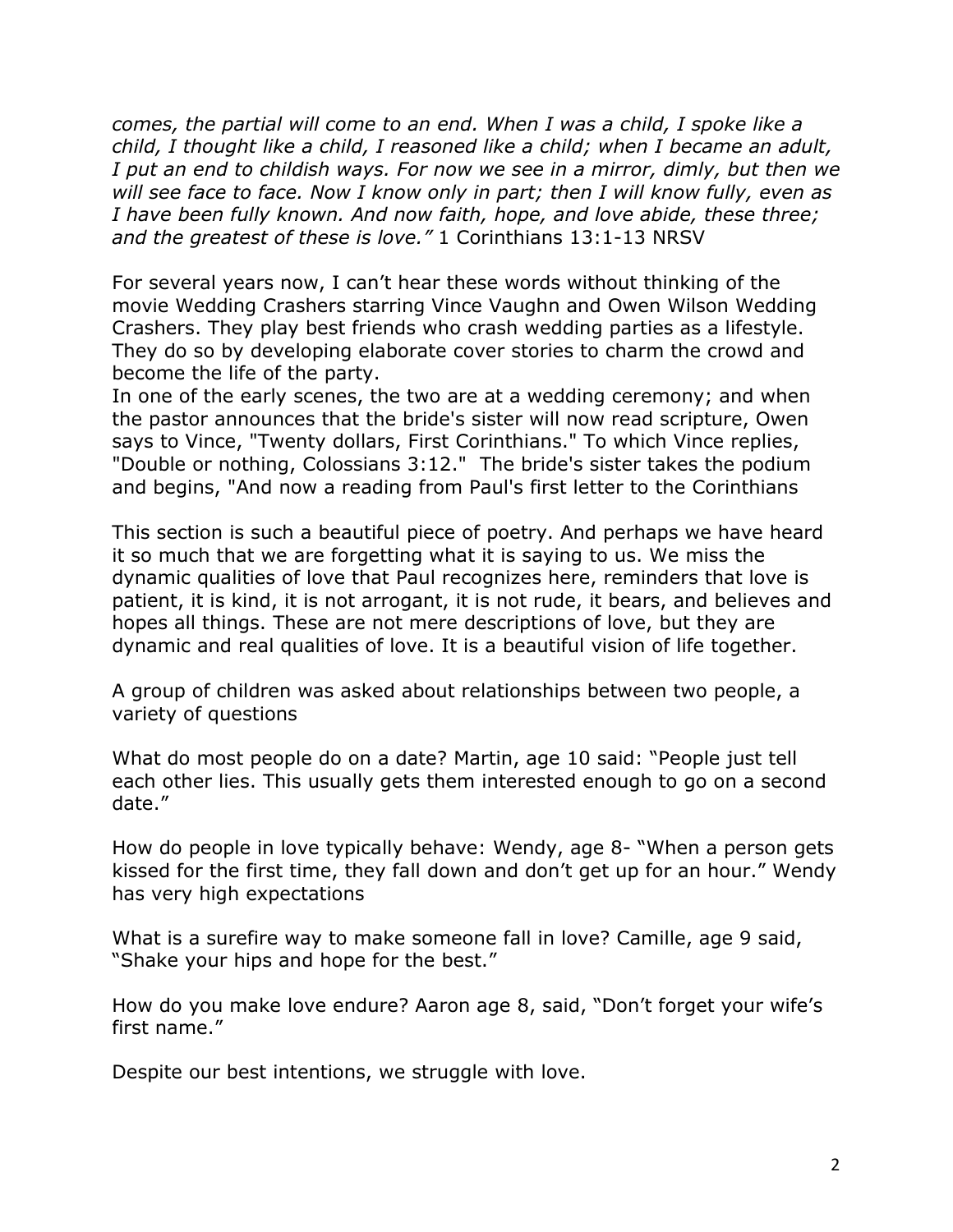It's tough to preach on this type of love. I know that people here today are in various stages in that journey. People who have been celebrating many years of marriage, some who are grieving the loss of a loved one through death or divorce, some who are wondering if they will ever find true love in a true companion. We have some who are preparing to make a lifelong commitment to one another.

We live in a world that can be extremely tough. People can inflict an incredible amount of pain and hurt upon one another. When we do that, it not only causes us to weep, but God weeps with us. Sometimes, we find ourselves in a relationship that is tearing us down rather than building us up and that relationship needs to come to an end. We need relationships in our lives that affirm our value, that let us know that we are loved, that bring us a sense of wholeness. These relationships come in many ways, spouses, significant others, friendships, family. We need these relationships that remind us of how we are loved. Love is a gift, one that originates out of God's love for creation.

The people of the city of Corinth struggled with love. Paul affirms for them that the greatest spiritual gifts in his mind are faith, hope, and love- and the greatest of these is love. The ultimate sign of Christian maturity is love.

it makes you wonder how not only our relationships, but our world might look if we lived as if the greatest maturity of faith, the greatest manifestation of God in our lives was love.

Not judgment upon others.

Not our political views.

Not our violence toward one another.

Not our correct doctrine.

But what if we took seriously the word,

"*And now faith, hope, and love abide, these three; and the greatest of these is love."* 1 Corinthians 13:13 NRSV

I imagine that whatever it might be that ails our lives, our relationships, our community, our nation, perhaps even our world might look a little more as God intends for it to be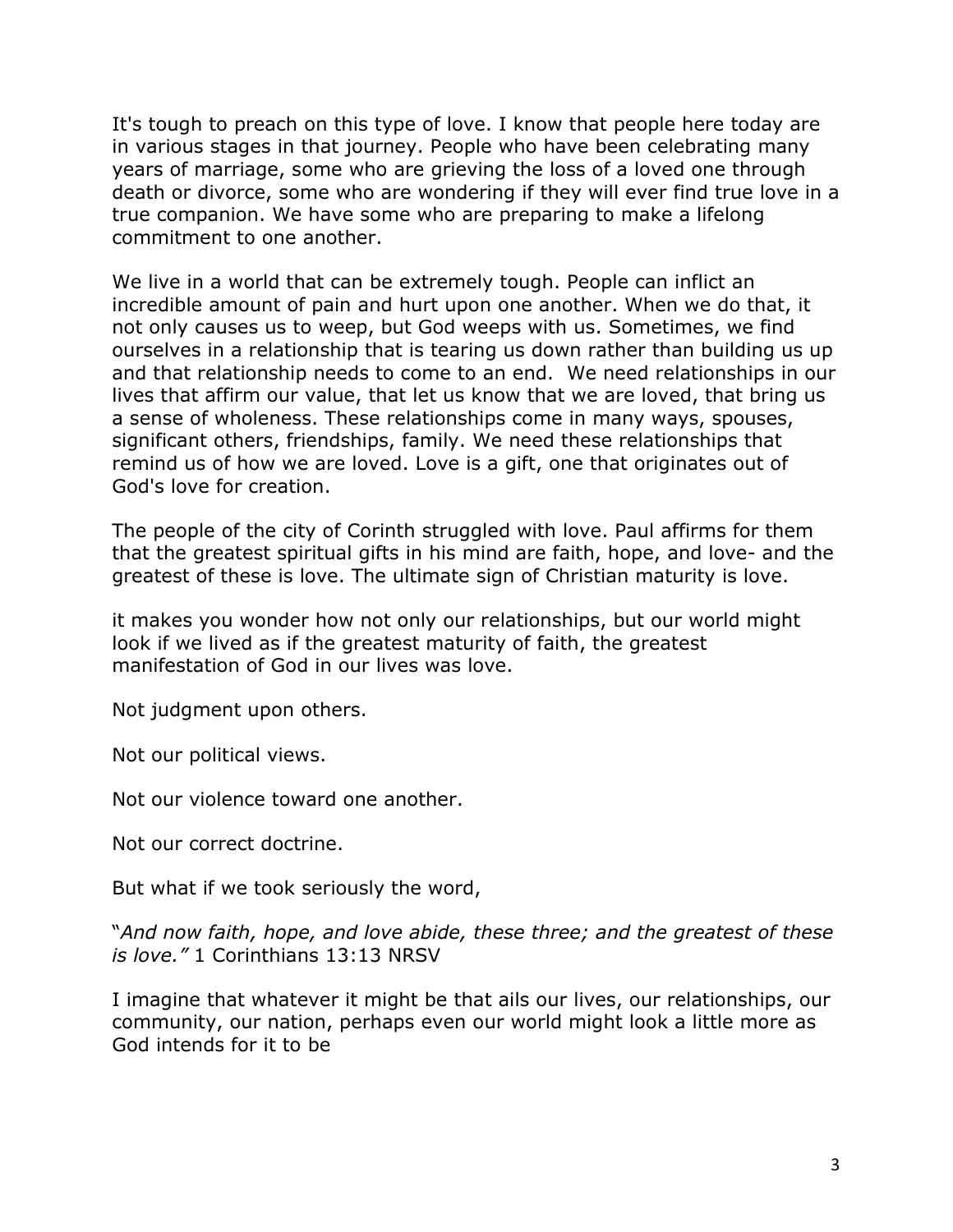There is a good reminder in the film Love Actually about this, the movie explores the different ways that love takes shape in our relationships. In the opening scene Hugh Grant's character says that whenever he is depressed, he imagines the arrival section at Heathrow Airport. Their love seems uncomplicated as people receive and embrace the ones they love. As he reflects on this, he adds, "When the planes hit the Twin Towers, as far as I know, none of the phone calls from the people on board were messages of hate or revenge. They were all messages of love."

The people of Corinth were not much different from than people of today. Not all that different than you or I. They had all fallen prey to division and conflict, building false walls rather than true bridges. They either had forgotten or maybe didn't know how to live with love as the highest mark of their faith. They didn't know how to let love sit at the center of their lives

Perhaps the reason so many couples pick this for their wedding is not so much because they alone need to hear these words, but we all need this powerful reminder.

Love, no matter what form it takes, love requires sacrifice.

Love requires sacrifice, to lay down our egos, our own need to be right.

Everything beautiful and life-giving in this world has in one way or another been born out of love.

I realize we have been dancing around the different types of love one experiences, but at the end of the day, every form of love comes from God. Every form of love that we experience in our lives comes from and is rooted in the love of God. Love was created so that we may feel about others how God feels about all of humanity.

In essence, life is about love- We don't always understand it, the twists and turns that life takes, we don't always understand why we are called to love-We won't even always see the results of the love we give.

But life is about love.

There is no greater gift we can give others than love.- Nothing greater.

They will know we are Christians by our love.

There is no greater expression of faith in Jesus Christ than one's ability to give them to love.